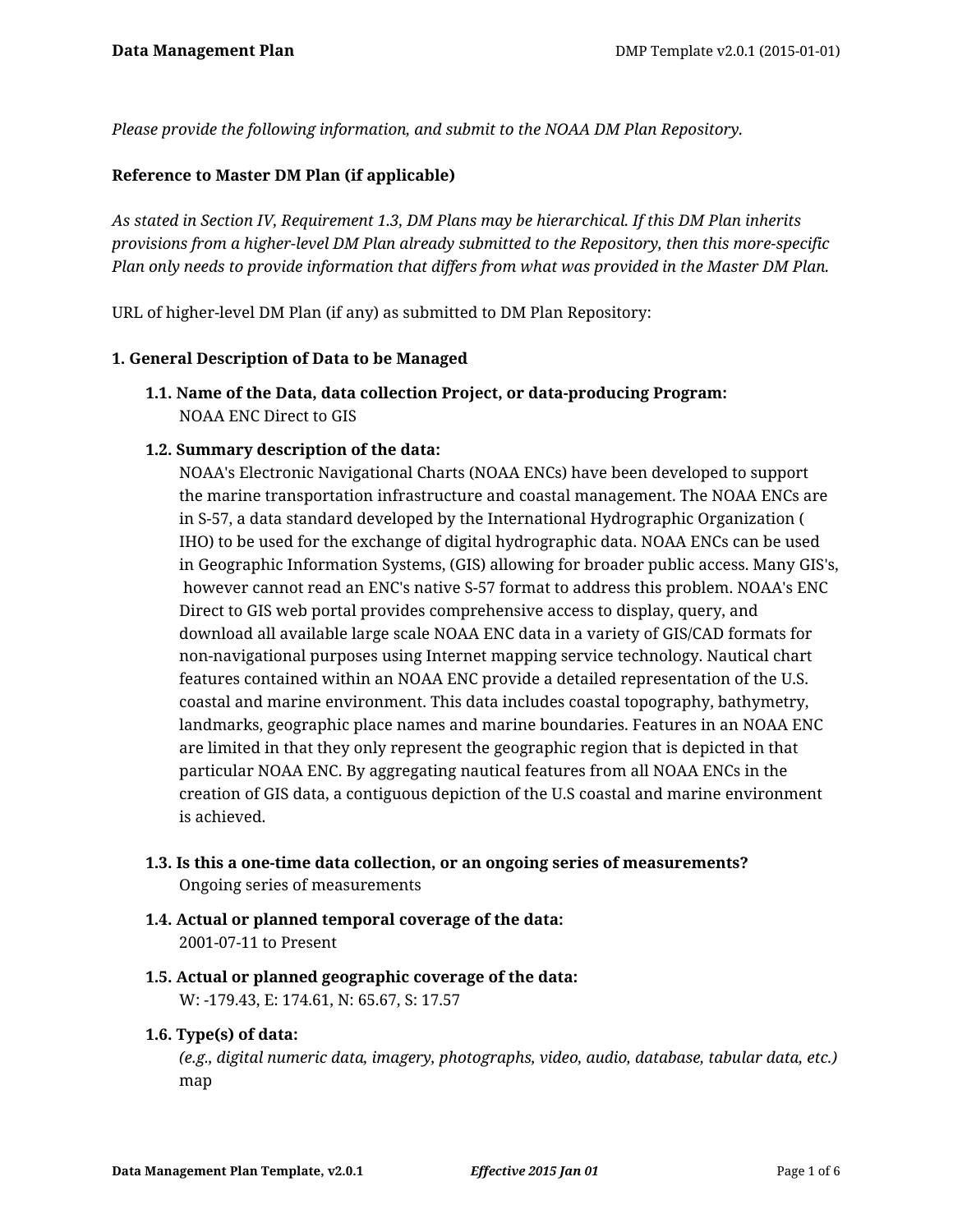## **1.7. Data collection method(s):**

*(e.g., satellite, airplane, unmanned aerial system, radar, weather station, moored buoy, research vessel, autonomous underwater vehicle, animal tagging, manual surveys, enforcement activities, numerical model, etc.)*

**1.8. If data are from a NOAA Observing System of Record, indicate name of system:**

**1.8.1. If data are from another observing system, please specify:**

## **2. Point of Contact for this Data Management Plan (author or maintainer)**

- **2.1. Name:** Patrick Keown
- **2.2. Title:** Metadata Contact
- **2.3. Affiliation or facility:**
- **2.4. E-mail address:** patrick.keown@noaa.gov
- **2.5. Phone number:** 240-533-0031

#### **3. Responsible Party for Data Management**

*Program Managers, or their designee, shall be responsible for assuring the proper management of the data produced by their Program. Please indicate the responsible party below.*

- **3.1. Name:** Patrick Keown
- **3.2. Title:** Data Steward

#### **4. Resources**

*Programs must identify resources within their own budget for managing the data they produce.*

# **4.1. Have resources for management of these data been identified?**

# **4.2. Approximate percentage of the budget for these data devoted to data management ( specify percentage or "unknown"):**

# **5. Data Lineage and Quality**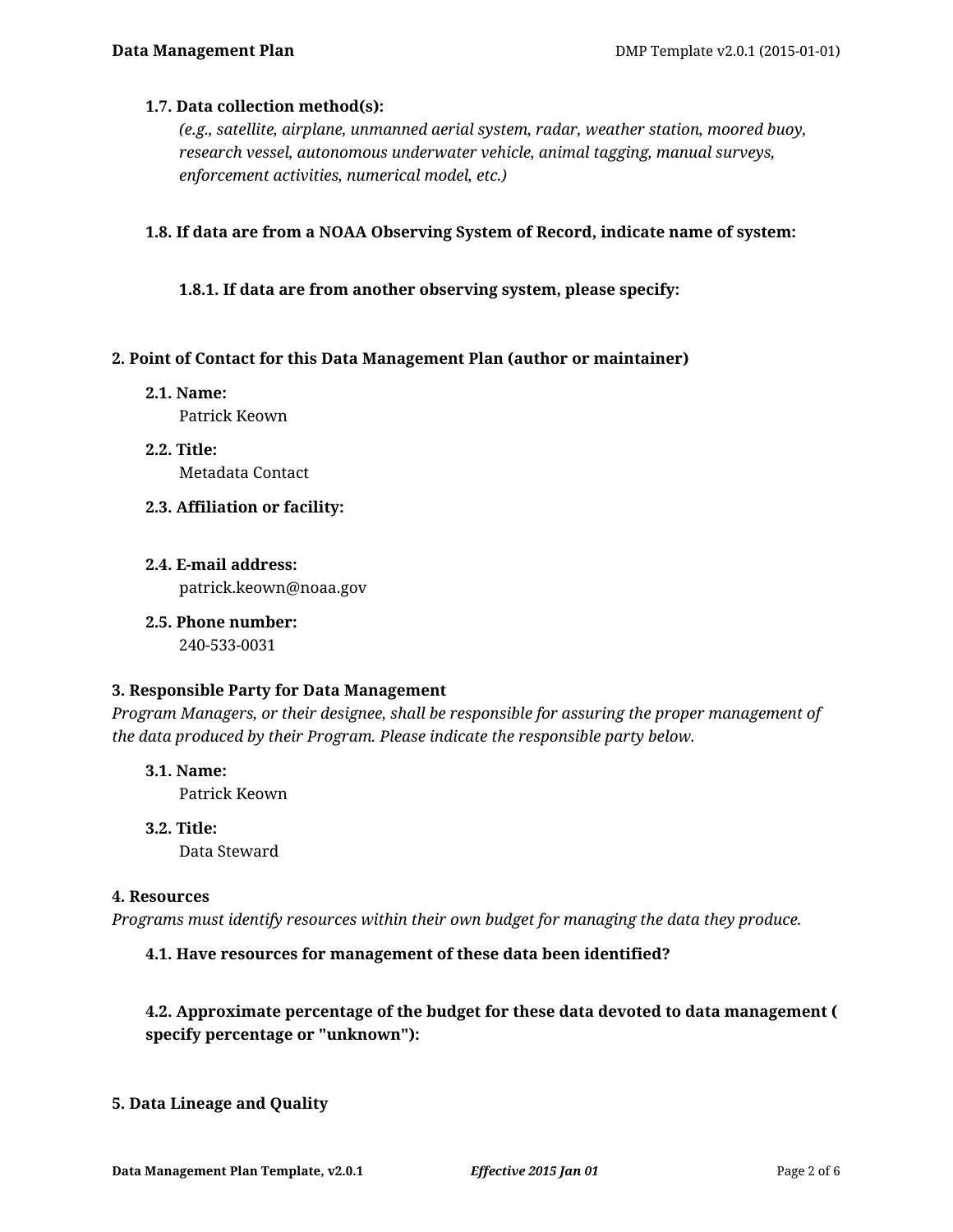*NOAA has issued Information Quality Guidelines for ensuring and maximizing the quality, objectivity, utility, and integrity of information which it disseminates.*

# **5.1. Processing workflow of the data from collection or acquisition to making it publicly accessible**

*(describe or provide URL of description):*

Process Steps:

- The NOAA ENC database has been built from a combination of charted information as well as original "source" information. NOAA has compiled critical features such as channel limits, aids to navigation, and obstructions from the original documents that were used to put the feature on the paper chart. The objective is to use the most accurate information for features that are critical to the safety of navigation. NOAA uses a number of sources in compiling NOAA ENCS including U.S. Army Corps of Engineers surveys, drawings, and permits, U.S. Coast Guard Local Notices to Mariner, National Geospatial-Intelligence Agency Notices to Mariners, NOAA hydrographic surveys, and the largest scale paper chart of an area. ENC Direct to GIS data was created by transforming Approach and Harbor NOAA ENC version 2 cells to ESRI's ArcSDE format using Safe Software's Feature Manipulation Engine.

**5.1.1. If data at different stages of the workflow, or products derived from these data, are subject to a separate data management plan, provide reference to other plan:**

**5.2. Quality control procedures employed (describe or provide URL of description):**

# **6. Data Documentation**

*The EDMC Data Documentation Procedural Directive requires that NOAA data be well documented, specifies the use of ISO 19115 and related standards for documentation of new data, and provides links to resources and tools for metadata creation and validation.*

## **6.1. Does metadata comply with EDMC Data Documentation directive?** No

# **6.1.1. If metadata are non-existent or non-compliant, please explain:**

Missing/invalid information:

- 1.7. Data collection method(s)
- 4.1. Have resources for management of these data been identified?
- 4.2. Approximate percentage of the budget for these data devoted to data management
- 5.2. Quality control procedures employed
- 7.1. Do these data comply with the Data Access directive?
- 7.1.1. If data are not available or has limitations, has a Waiver been filed?
- 7.1.2. If there are limitations to data access, describe how data are protected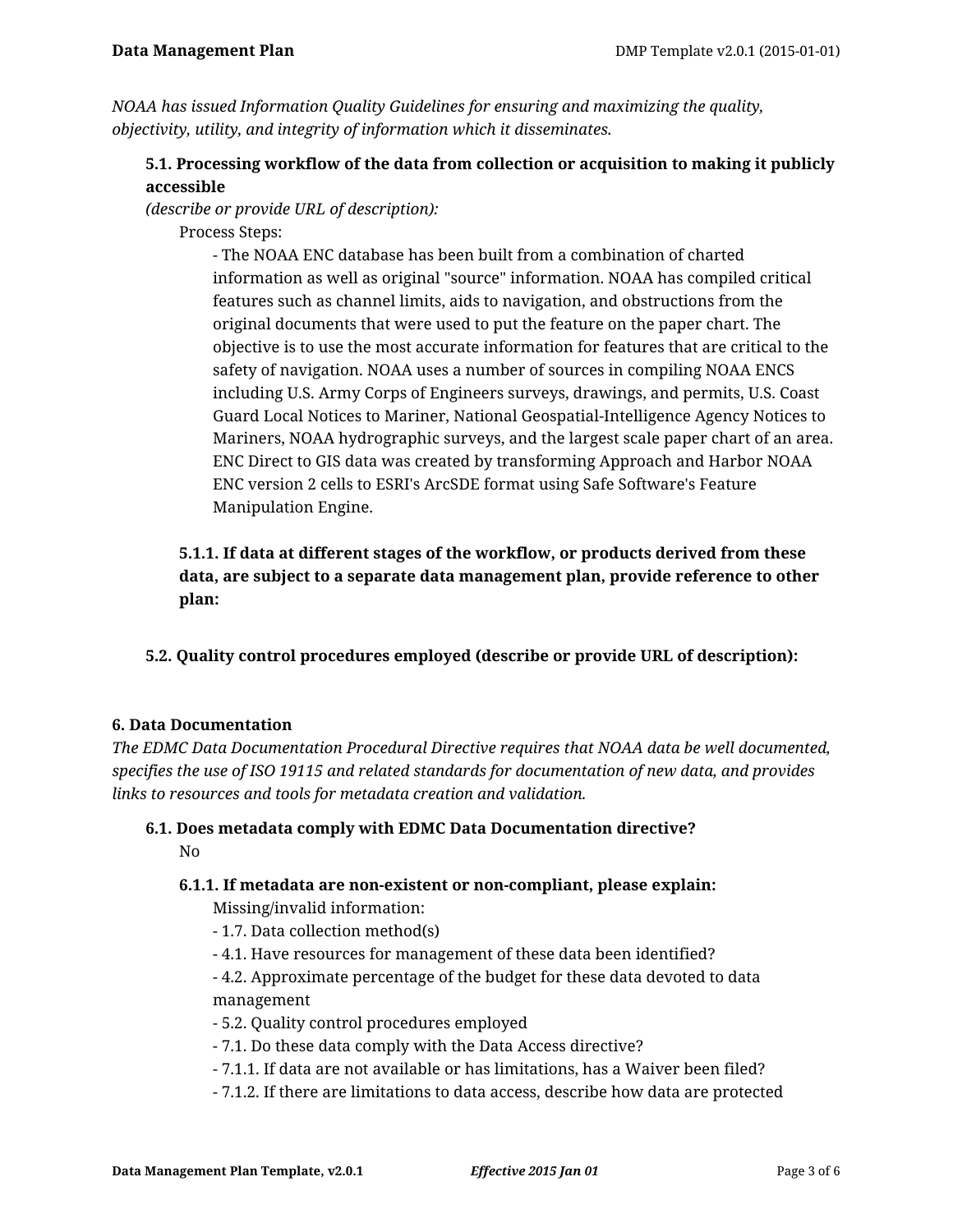- 7.4. Approximate delay between data collection and dissemination
- 8.1. Actual or planned long-term data archive location

- 8.3. Approximate delay between data collection and submission to an archive facility

- 8.4. How will the data be protected from accidental or malicious modification or deletion prior to receipt by the archive?

#### **6.2. Name of organization or facility providing metadata hosting:**

NMFS Office of Science and Technology

# **6.2.1. If service is needed for metadata hosting, please indicate:**

## **6.3. URL of metadata folder or data catalog, if known:**

https://www.fisheries.noaa.gov/inport/item/39973

## **6.4. Process for producing and maintaining metadata**

*(describe or provide URL of description):*

Metadata produced and maintained in accordance with the NOAA Data Documentation Procedural Directive: https://nosc.noaa.gov/EDMC/DAARWG/docs/EDMC\_PD-Data\_Documentation\_v1.pdf

## **7. Data Access**

*NAO 212-15 states that access to environmental data may only be restricted when distribution is explicitly limited by law, regulation, policy (such as those applicable to personally identifiable information or protected critical infrastructure information or proprietary trade information) or by security requirements. The EDMC Data Access Procedural Directive contains specific guidance, recommends the use of open-standard, interoperable, non-proprietary web services, provides information about resources and tools to enable data access, and includes a Waiver to be submitted to justify any approach other than full, unrestricted public access.*

# **7.1. Do these data comply with the Data Access directive?**

**7.1.1. If the data are not to be made available to the public at all, or with limitations, has a Waiver (Appendix A of Data Access directive) been filed?**

**7.1.2. If there are limitations to public data access, describe how data are protected from unauthorized access or disclosure:**

**7.2. Name of organization of facility providing data access:** Office of Coast Survey (OCS)

#### **7.2.1. If data hosting service is needed, please indicate:**

#### **7.2.2. URL of data access service, if known:**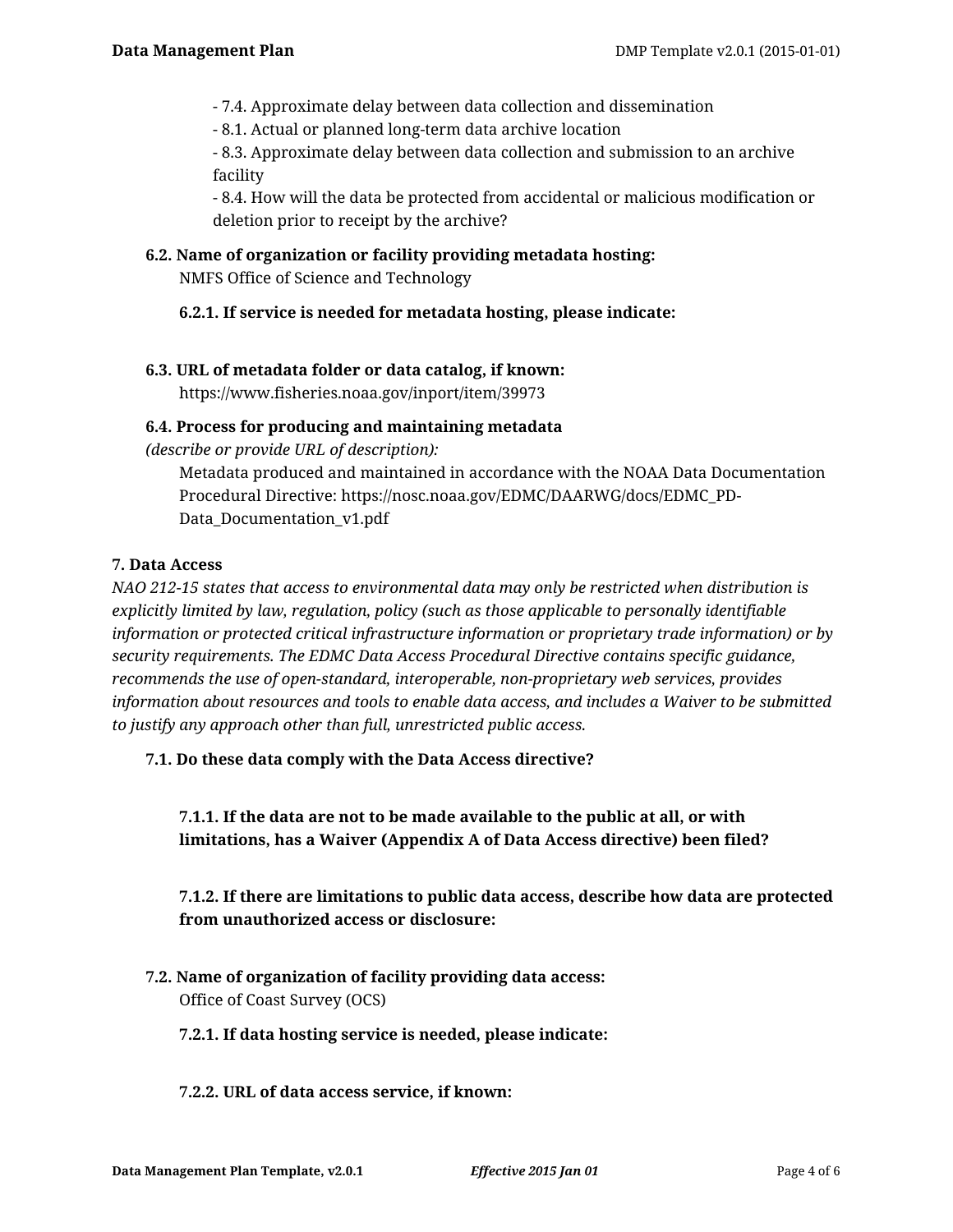#### http://encdirect.noaa.gov/

http://encdirect.noaa.gov/arcgis/services/encdirect/enc\_approach/MapServer/KmlServer http://encdirect.noaa.gov/arcgis/services/encdirect/enc\_approach/MapServer/WmsServer?version=1.3.0 http://encdirect.noaa.gov/arcgis/services/encdirect/enc\_berthing/MapServer/KmlServer http://encdirect.noaa.gov/arcgis/services/encdirect/enc\_berthing/MapServer/WmsServer?version=1.3.0 http://encdirect.noaa.gov/arcgis/services/encdirect/enc\_coastal/MapServer/KmlServer http://encdirect.noaa.gov/arcgis/services/encdirect/enc\_coastal/MapServer/WmsServer?version=1.3.0 http://encdirect.noaa.gov/arcgis/services/encdirect/enc\_general/MapServer/KmlServer http://encdirect.noaa.gov/arcgis/services/encdirect/enc\_general/MapServer/WmsServer?version=1.3. http://encdirect.noaa.gov/arcgis/services/encdirect/enc\_harbour/MapServer/KmlServer http://encdirect.noaa.gov/arcgis/services/encdirect/enc\_harbour/MapServer/WmsServer?version=1.3.0 http://encdirect.noaa.gov/arcgis/services/encdirect/enc\_overview/MapServer/KmlServer http://encdirect.noaa.gov/arcgis/services/encdirect/enc\_overview/MapServer/WmsServer?version=1.3.0 https://encdirect.noaa.gov/arcgis/rest/services/encdirect/enc\_approach/MapServer https://encdirect.noaa.gov/arcgis/rest/services/encdirect/enc\_berthing/MapServer https://encdirect.noaa.gov/arcgis/rest/services/encdirect/enc\_coastal/MapServer https://encdirect.noaa.gov/arcgis/rest/services/encdirect/enc\_coverage/MapServer https://encdirect.noaa.gov/arcgis/rest/services/encdirect/enc\_general/MapServer https://encdirect.noaa.gov/arcgis/rest/services/encdirect/enc\_gp\_approach/GPServer https://encdirect.noaa.gov/arcgis/rest/services/encdirect/enc\_gp\_berthing/GPServer https://encdirect.noaa.gov/arcgis/rest/services/encdirect/enc\_gp\_coastal/GPServer https://encdirect.noaa.gov/arcgis/rest/services/encdirect/enc\_gp\_general/GPServer https://encdirect.noaa.gov/arcgis/rest/services/encdirect/enc\_gp\_harbour/GPServer https://encdirect.noaa.gov/arcgis/rest/services/encdirect/enc\_gp\_overview/GPServer https://encdirect.noaa.gov/arcgis/rest/services/encdirect/enc\_harbour/MapServer https://encdirect.noaa.gov/arcgis/rest/services/encdirect/enc\_overview/MapServer

#### **7.3. Data access methods or services offered:**

REST URL for KML Services is dependent on resolution scale.; REST URL for WMS is dependent on resolution scale.; REST URL for Geoprocessing Services is dependent on resolution scale.; REST URL for Map Services is dependent on resolution scale.;

#### **7.4. Approximate delay between data collection and dissemination:**

**7.4.1. If delay is longer than latency of automated processing, indicate under what authority data access is delayed:**

#### **8. Data Preservation and Protection**

*The NOAA Procedure for Scientific Records Appraisal and Archive Approval describes how to identify, appraise and decide what scientific records are to be preserved in a NOAA archive.*

#### **8.1. Actual or planned long-term data archive location:**

*(Specify NCEI-MD, NCEI-CO, NCEI-NC, NCEI-MS, World Data Center (WDC) facility, Other, To Be Determined, Unable to Archive, or No Archiving Intended)*